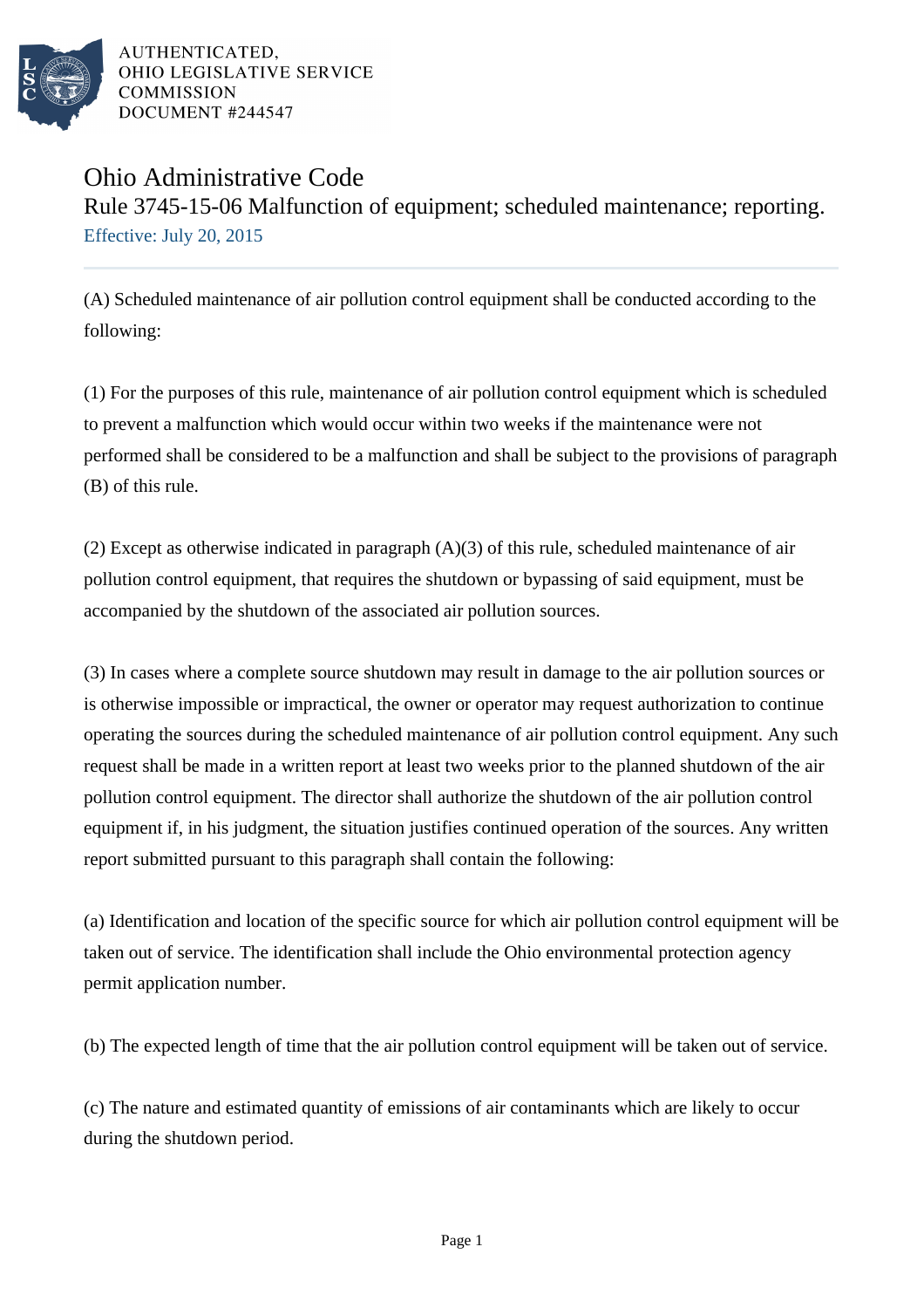

AUTHENTICATED. OHIO LEGISLATIVE SERVICE **COMMISSION** DOCUMENT #244547

(d) Measures such as the use of off-shift labor and equipment that will be taken to minimize the length of the shutdown period.

(e) The reasons that it will be impossible or impractical to shut down the source operation during the scheduled maintenance period.

(f) A demonstration that all feasible interim control measures will be taken to reduce emissions from the source during the shutdown period.

(B) Malfunctions of air pollution control equipment shall be reported as follows:

(1) In the event that any emission source, air pollution control equipment, or related facility breaks down in such a manner as to cause the emission of air contaminants in violation of any applicable law, the person responsible for such equipment shall immediately notify the Ohio environmental protection agency district office or delegate agency of such failure or breakdown. If the malfunction continues for more than seventy-two hours, the source owner or operator shall provide a written statement to the director within two weeks of the date the malfunction occurred. The immediate notification and written statement shall include the following data:

(a) Identification and location of such equipment including the Ohio environmental protection agency permit application number for each air contaminant source.

(b) The estimated or actual duration of breakdown.

(c) The nature and estimated quantity of air contaminants which have been or may be emitted into the ambient air during the breakdown period.

(d) Statements demonstrating the following:

(i) Shutdown or reduction of source operation during the breakdown period will be or would have been impossible or impractical.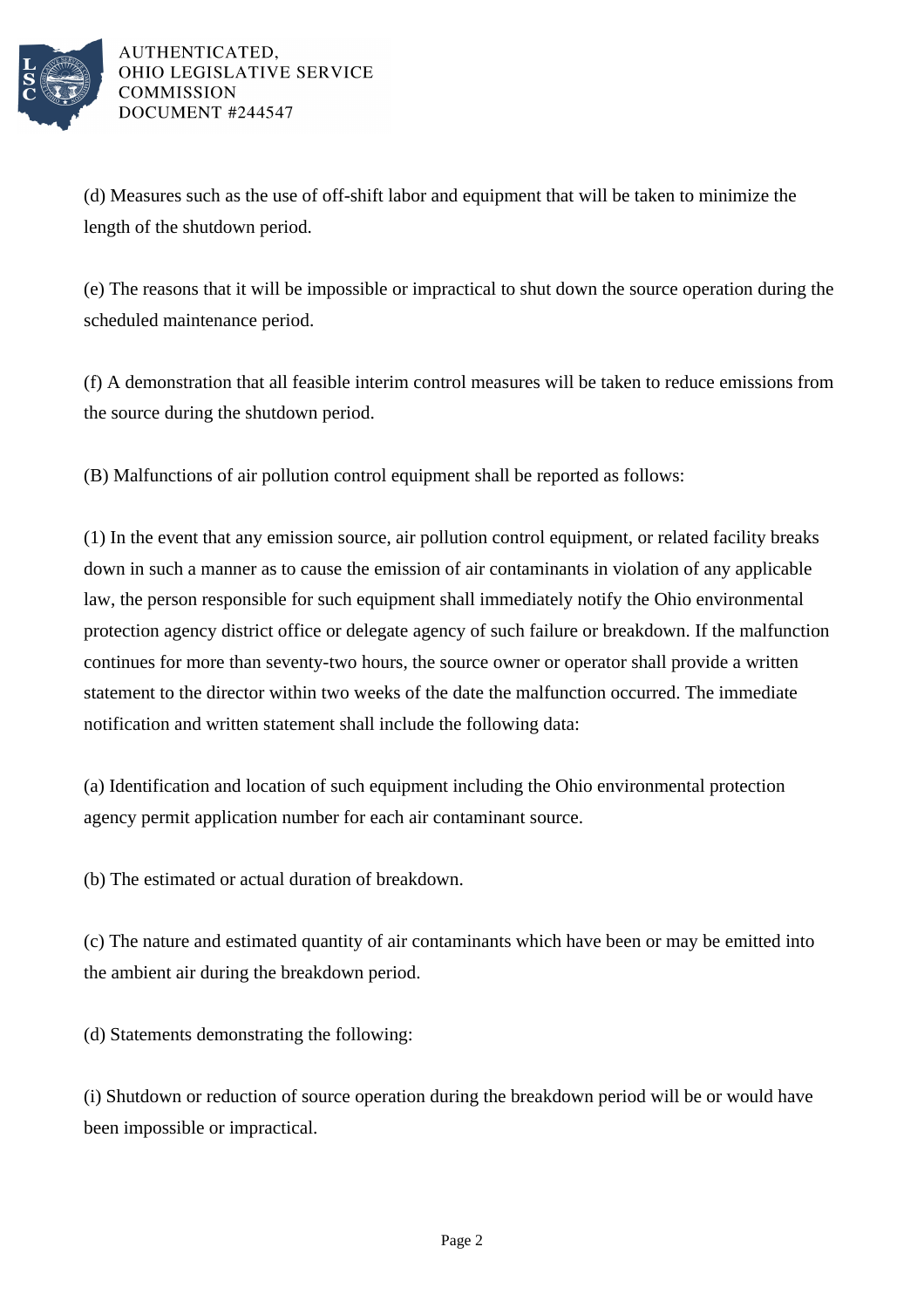

## AUTHENTICATED, OHIO LEGISLATIVE SERVICE **COMMISSION** DOCUMENT #244547

(ii) The estimated breakdown period will be or was reasonable in duration based on installation or repair time, delivery dates of equipment, replacement parts, or materials, or current unavailability of essential equipment, parts, or materials.

(iii) Available alternative operating procedures and interim control measures will be or have been implemented during the breakdown period to reduce adverse effects on public health or welfare.

(iv) All actions necessary and required by any applicable preventive maintenance and malfunction abatement plan will be or have been implemented.

(2) The Ohio environmental protection agency district office or delegate agency shall be notified when the condition causing the failure or breakdown has been corrected and the equipment is again in operation. Notification of the correction of the condition causing the failure or breakdown may be given verbally if the duration of the malfunction is seventy-two hours or less. Otherwise, such notification shall be in writing.

(3) Within two months following a failure or breakdown which exceeded seventy-two hours in duration, the owner or operator of such equipment shall prepare and submit a detailed report which identifies a program to prevent, detect and correct, as expeditiously as practicable, similar future failures or breakdowns of such equipment.

(C) The director retains the responsibility to evaluate any report submitted pursuant to this rule. The director shall take appropriate action upon a determination that the reporting requirements of this rule have not been satisfied, that the equipment was not properly operated and maintained prior to breakdown, that shutdown of the source or operation during the period of maintenance or breakdown was or has become practicable, that the shutdown or breakdown was or has become avoidable, or was induced or prolonged in bad faith, or that the emissions endanger or tend to endanger the health or safety of the public.

(D) If, in the judgment of the director, excessive or unduly prolonged malfunctions of any emission source, air pollution control equipment or related facility have occurred, the director may require the owner or operator of said source, equipment or related facility to prepare, submit and implement a preventive maintenance and malfunction abatement plan which is acceptable to the director. Such